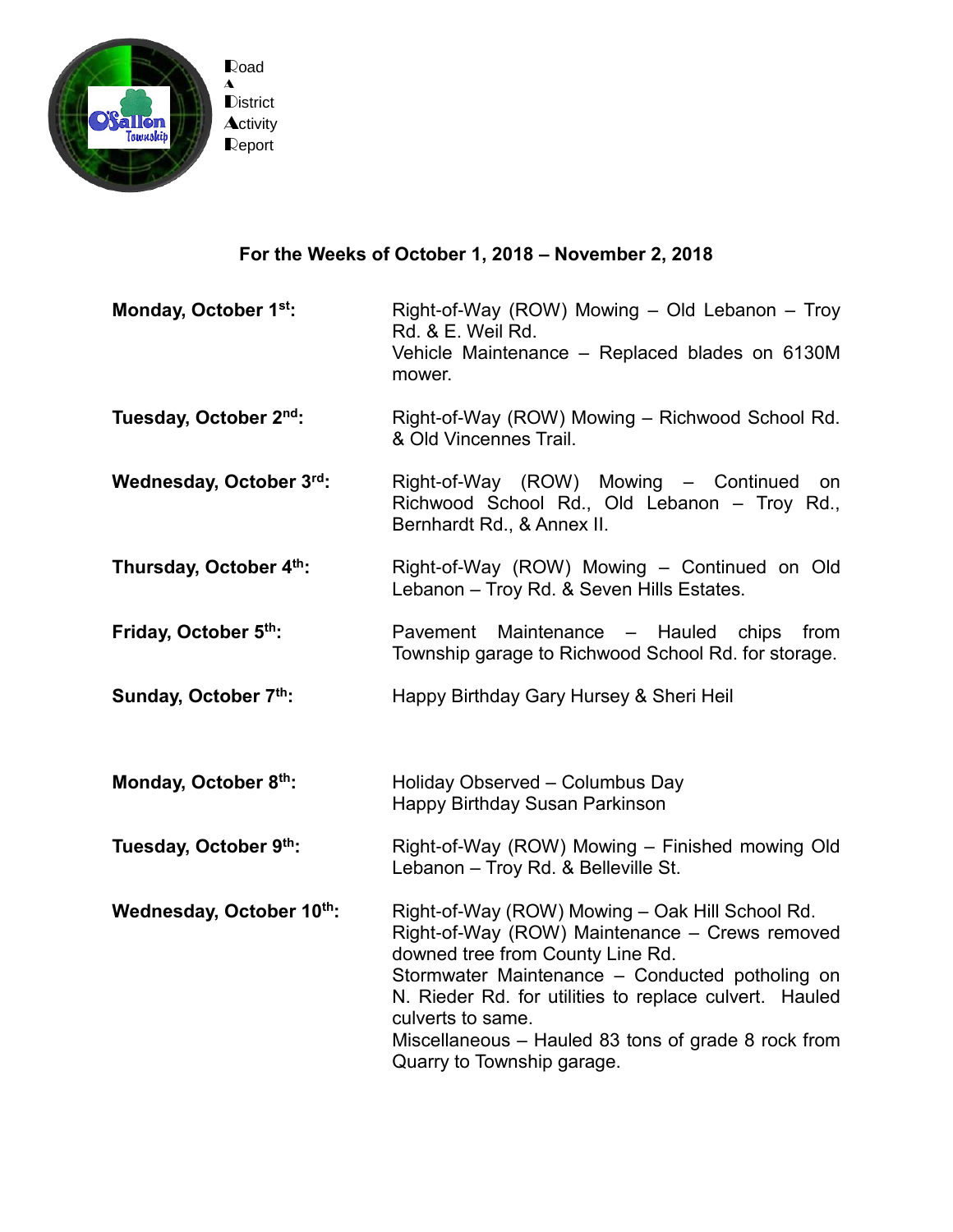

**Thursday, October 11 th:** Right-of-Way (ROW) Mowing – Banks along Old Lebanon – Troy Rd. Right-of-Way Maintenance – Cleared tree limbs from County Line Rd. Stormwater Maintenance – Replaced culvert at 10458 N. Rieder Rd.



**Friday, October 12 th:** Right-of-Way (ROW) Mowing – Dressel Rd., Widicus Rd., & Old Lebanon – Troy Rd.

**Monday, October 15 th:** Right-of-Way (ROW) Mowing – Widicus Rd., Dressel Rd., County Line Rd. & Witte Rd. Pavement Maintenance – 2018 Road Resurfacing project began with contractor, Christ Brother Asphalt.

**Tuesday, October 16 th:** Right-of-Way (ROW) Mowing – Dressel Rd., Keck Rd., Richwood School Rd., & Lemon – Settlement Rd.

**Wednesday, October 17 th:** Right-of-Way (ROW) Mowing – Continued mowing on Richwood School Rd., County Line Rd., N. Bowler Rd., & Haury Rd. Stormwater Maintenance – Installed rock on cross culvert at 10458 N. Rieder Rd.

**Thursday, October 18 th:** Right-of-Way (ROW) Mowing – Continued mowing on Haury Rd. & Weil Rd.

**Friday, October 19<sup>th</sup>:** Right-of-Way (ROW) Mowing – Continued mowing on Haury Rd. & Witte Rd.

**Monday, October 22<sup>nd</sup>:** Right-of-Way (ROW) Mowing – Continued mowing on Witte Rd., Bethel Rd. & Bowler Rd. Pavement Maintenance – Installed cold patch on culvert at Old Lebanon – Troy Rd.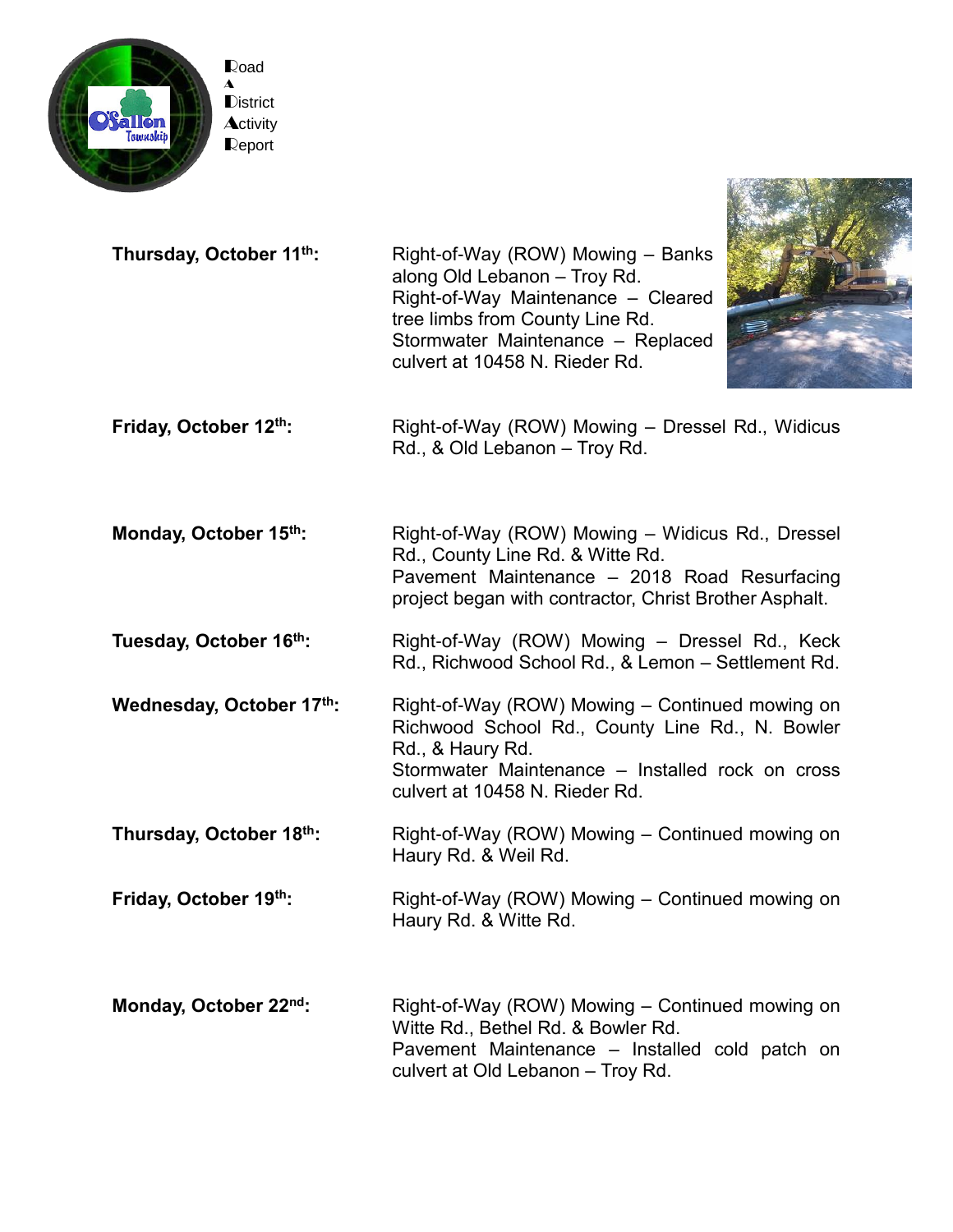

| Tuesday, October 23rd:   | Right-of-Way (ROW) Mowing - Continued mowing on<br>Bethel Rd & Bowler Rd.                                                                                                                                                                                                                                                                         |
|--------------------------|---------------------------------------------------------------------------------------------------------------------------------------------------------------------------------------------------------------------------------------------------------------------------------------------------------------------------------------------------|
| Wednesday, October 24th: | Right-of-Way (ROW) Mowing – Continued mowing on<br>Bethel Rd., Bowler Rd., Oak Hill School Rd.,<br>Simmons Rd., & the north end of Seven Hills Rd.                                                                                                                                                                                                |
| Thursday, October 25th:  | Right-of-Way (ROW) Mowing – Continued mowing on<br>Bethel Rd., Simmons Rd., Pohlman Rd., north end of<br>Bowler Rd., & Shiloh Valley Township Line Rd.                                                                                                                                                                                            |
| Friday, October 26th:    | Pavement Maintenance - 2018 Road Resurfacing<br>project concluded with Christ Brothers Asphalt.<br>Vehicle Maintenance - Washed tractor, removed<br>mower & installed ditcher.<br>Right-of-Way Maintenance – Finished mowing Bowler<br>Rd. & Haury Rd.2018 ROW Mowing completed.                                                                  |
| Monday, October 29th:    | Stormwater Maintenance - Ditching operations began<br>on Old Lebanon - Troy Rd., Oak Hill School Rd., N.<br>Rieder Rd., & Hagemann Rd. Cleaned culverts on<br>same.<br>Pavement Maintenance - Hauled chips<br>from<br>Township garage to Richwood School Rd. for storage.<br>Vehicle Maintenance - Took trucks for Illinois State<br>Inspections. |
| Tugsday October 30th.    | Stormwater Maintenance - Installed 30" X 30' culvert                                                                                                                                                                                                                                                                                              |

**esday, October 30<sup>m</sup>:** Stormwater Maintenance – Installed 30" X 30' culvert at Township garage for future construction access. Ditching operations took place on Hagemann Rd. Albers Rd., & Bowler Rd. Culverts cleaned on same. Miscellaneous – Hauled 27 tons of grade 8 rock from Quarry to Township garage. Happy Frank Morski!

**Wednesday, October 31<sup>st</sup>:** Stormwater Maintenance – Cleaned culverts & storm drains throughout Township.